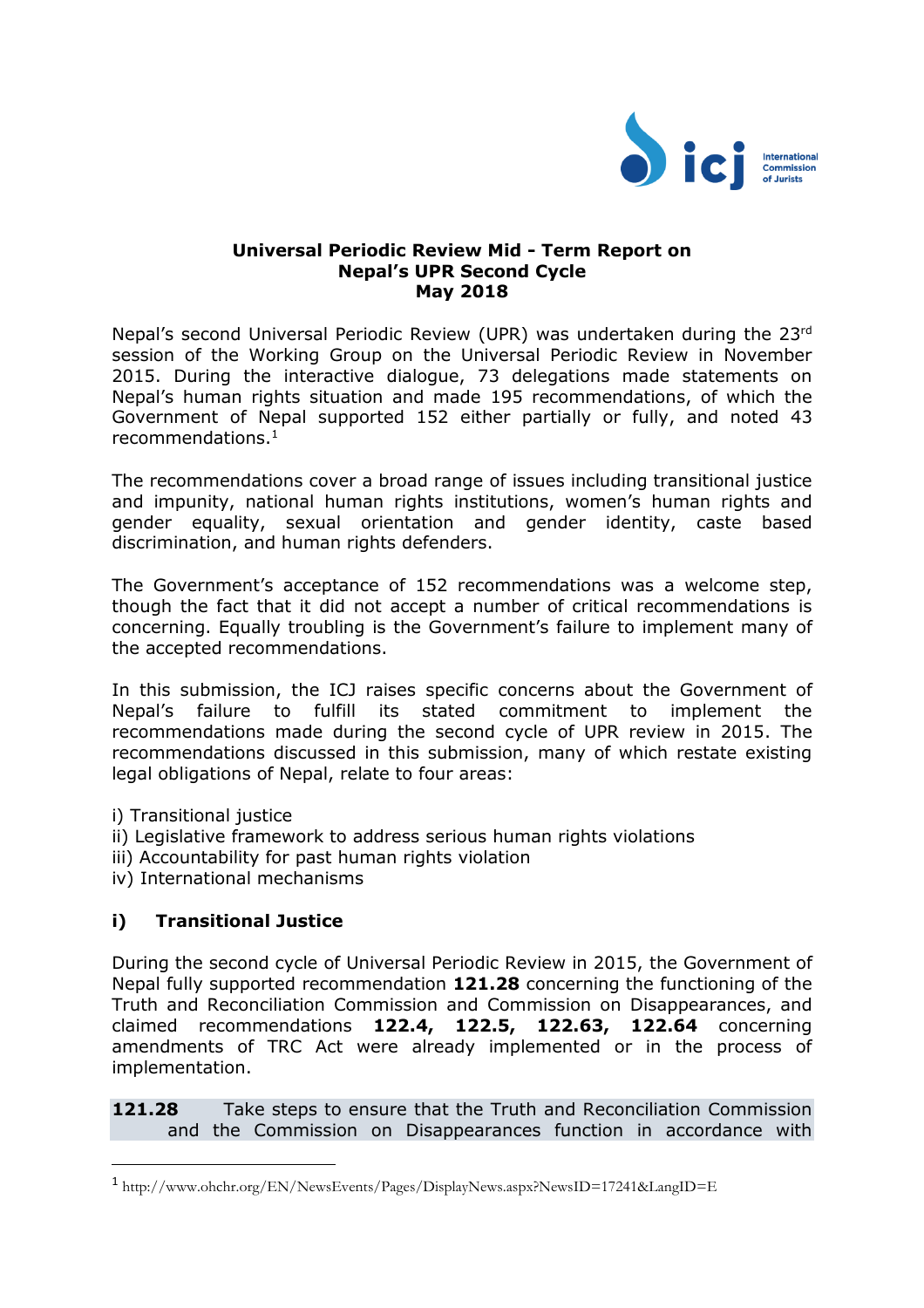international standards, and bring the perpetrators of serious human rights violations to justice (Canada);<br>122.4 Implement the decision of the

- **122.4** Implement the decision of the Supreme Court of 26 February 2015 [with regard to the incompatibility of the Truth and Reconciliation Commission and the Commission on Disappearances with Nepal's international obligations], as soon as possible (Switzerland);
- **122.5** Bring the 2014 Act on the Commission on Investigation of Enforced Disappeared Persons, Truth and Reconciliation into compliance with international norms, particularly with regard to the definition of amnesty, witness protection and the delays in processing complaints (Belgium);
- **122.63** Implement the Supreme Court rulings of 2013 and 2015 on the Truth, Reconciliation and Disappearance Act so that investigation into human rights violations committed during the civil war, compensation for victims and reconciliation efforts are undertaken in accordance with international standards on transitional justice (Czech Republic);
- **122.64** Ensure the effective functioning of the Truth and Reconciliation Commission and full implementation of its recommendations, including prosecution of those responsible for violent insurgency (India);
- **123.28** Amend the 2014 Commission on Investigation of Disappeared Persons, Truth and Reconciliation Act (TRC) in compliance with the Supreme Court ruling of 26 February, 2015 in order to uphold international standards relating to accountability for gross violations of international human rights and international humanitarian law (Denmark)

In February 2015, the Government constituted the Truth and Reconciliation Commission (TRC) and the Commission on Investigation of Disappeared Persons (CoID), each with a two-year mandate (now extended twice) to investigate incidents of human rights violations during Nepal's decade-long armed conflict.<sup>2</sup> The Commissions continue to operate under weak mandates and legal frameworks that are not fully in accord with international standards, without adequate technical expertise and resources, and vulnerable to political pressure.

Despite persistent calls by civil society and the international community, and a decision by the Supreme Court of Nepal, the Government has failed to take necessary steps to amend the Commission on Investigation of Disappeared Persons, Truth and Reconciliation Act, 2014 (TRC Act).<sup>3</sup> The Supreme Court in its 2015 verdict ruled certain provisions of the TRC Act to be unconstitutional and in contravention of Nepal's international legal obligations - including the provisions that would allow for amnesties for gross human rights violations and crimes under international law.

In addition, the framework for the operation of the Commissions lacks adequate safeguards to guarantee the independent and impartial operation of the Commissions and the Commissioners, leaving them vulnerable to political pressures. For these reasons, the UN Office of the High Commissioner for Human Rights (OHCHR) has not provided technical support to the Commissions. 4

<sup>3</sup> *Suman Adhikari et al v. Prime Minister and Council of Ministers*, Nepal Law Journal 2071, volume 12.

l

<sup>&</sup>lt;sup>2</sup> The TRC and CoID were established in Nepal on 10 February 2015 with two years' mandate, which was extended for one more year on February 9, 2017. The mandate of both commissions was again extended for one more year through an Ordinance promulgated on 20 January 2018.

<sup>4</sup> [http://www.ohchr.org/Documents/Countries/NP/Nepal\\_UN%20osition\\_supportTRC\\_COIDP\\_Feb2016.pdf](http://www.ohchr.org/Documents/Countries/NP/Nepal_UN%20osition_supportTRC_COIDP_Feb2016.pdf)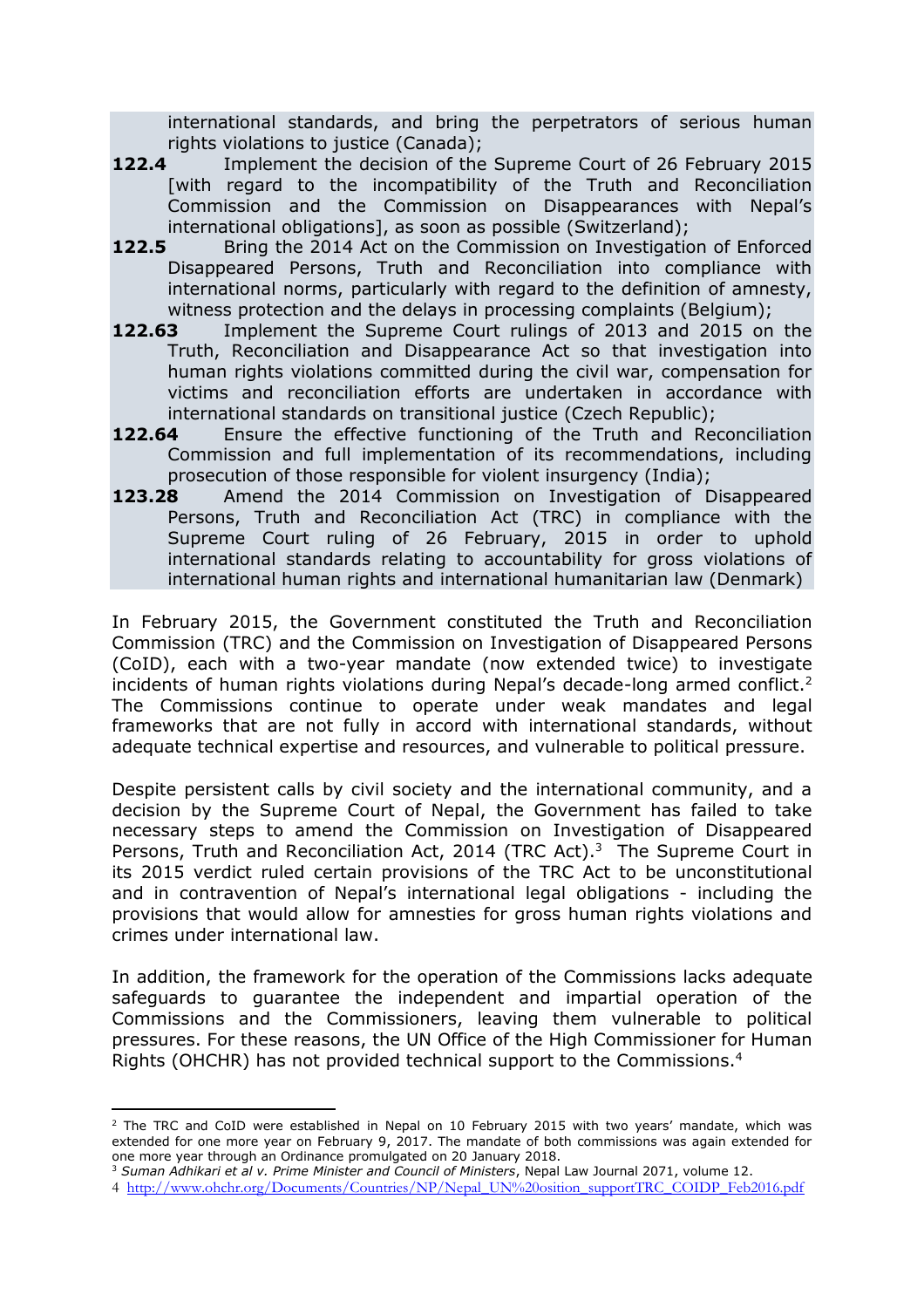To date, the TRC has received 60,298 complaints of human rights violations, and the CoID has received 3093 complaints of enforced disappearance. <sup>5</sup> While the Commissions have started preliminary investigations in some cases, the investigation teams lack technical knowledge, expertise and financial resources. Other concerns include a lack of transparency in the appointment process for investigators, and to ensure the confidentiality of victim and witness testimony, and the physical security of victims and witnesses. These factors, and the generally non--consultative approach of the Commissions has created distrust among stakeholders, including victims of human rights violations and abuses in the conflicted and members of civil society.<sup>6</sup>

# **ii) Inadequate legislative framework**

The Government fully supported the recommendations **121.3, 121.4, 121.26** concerning the formulation / enactment of domestic legislation to criminalize serious crimes, including torture and enforced disappearance, and to investigate and punish perpetrators.

- **121.3** Introduce legislation providing appropriate criminal penalties for acts of torture; establish independent procedures to ensure that all allegations of torture are investigated promptly, thoroughly, impartially and independently; that any officials responsible for torture are held accountable; and that any victims of torture have the right to remedy and reparations (Germany);
- **121.4** Explicitly prohibit torture and enforced disappearances as criminal offences under Nepali law (Norway);
- **121.26** Promptly investigate all allegations of torture, arbitrary detention, extra-judicial and summary executions and punish perpetrators (New Zealand)

The Government supported recommendations to enact domestic legislation to address serious crimes, including torture and enforced disappearance. However, these crimes under international law have yet to be made specific criminal offences under Nepali law in accordance with international standards.<sup>7</sup>

The enactment of a new Criminal Code, $8$  which will be effective from mid-August 2018, will criminalize torture, enforced disappearance and genocide, but it will not address violations committed during the conflict. In addition, the new code is flawed in a number of respects – for instance, the definitions of these crimes

l <sup>5</sup> Data received from the TRC and CoID.

<sup>6</sup> See International Commission of Jurists, *Nepal: transitional justice mechanisms have failed to ensure justice for* victims, August 2017, [https://www.icj.org/nepal-transitional-justice-mechanisms-have-failed-to-ensure](https://www.icj.org/nepal-transitional-justice-mechanisms-have-failed-to-ensure-justice-for-victims/)[justice-for-victims/](https://www.icj.org/nepal-transitional-justice-mechanisms-have-failed-to-ensure-justice-for-victims/)

<sup>7</sup> See International Commission of Jurists, *Achieving Justice for Gross Human Rights Violations in Nepal Baseline Study,* October 2017, [https://www.icj.org/wp-content/uploads/2017/10/Nepal-GRA-Baseline-Study-](https://www.icj.org/wp-content/uploads/2017/10/Nepal-GRA-Baseline-Study-Publications-Reports-Thematic-reports-2017-ENG.pdf)[Publications-Reports-Thematic-reports-2017-ENG.pdf,](https://www.icj.org/wp-content/uploads/2017/10/Nepal-GRA-Baseline-Study-Publications-Reports-Thematic-reports-2017-ENG.pdf) pg 13.

<sup>8</sup> The Criminal Code, Penal Code, Criminal Procedural Code, Civil code and civil procedural code were endorsed by the Legislative – Parliament on August 9, 2017, approved by the President on October 16, 2017 and will come into force from September 17, 2018.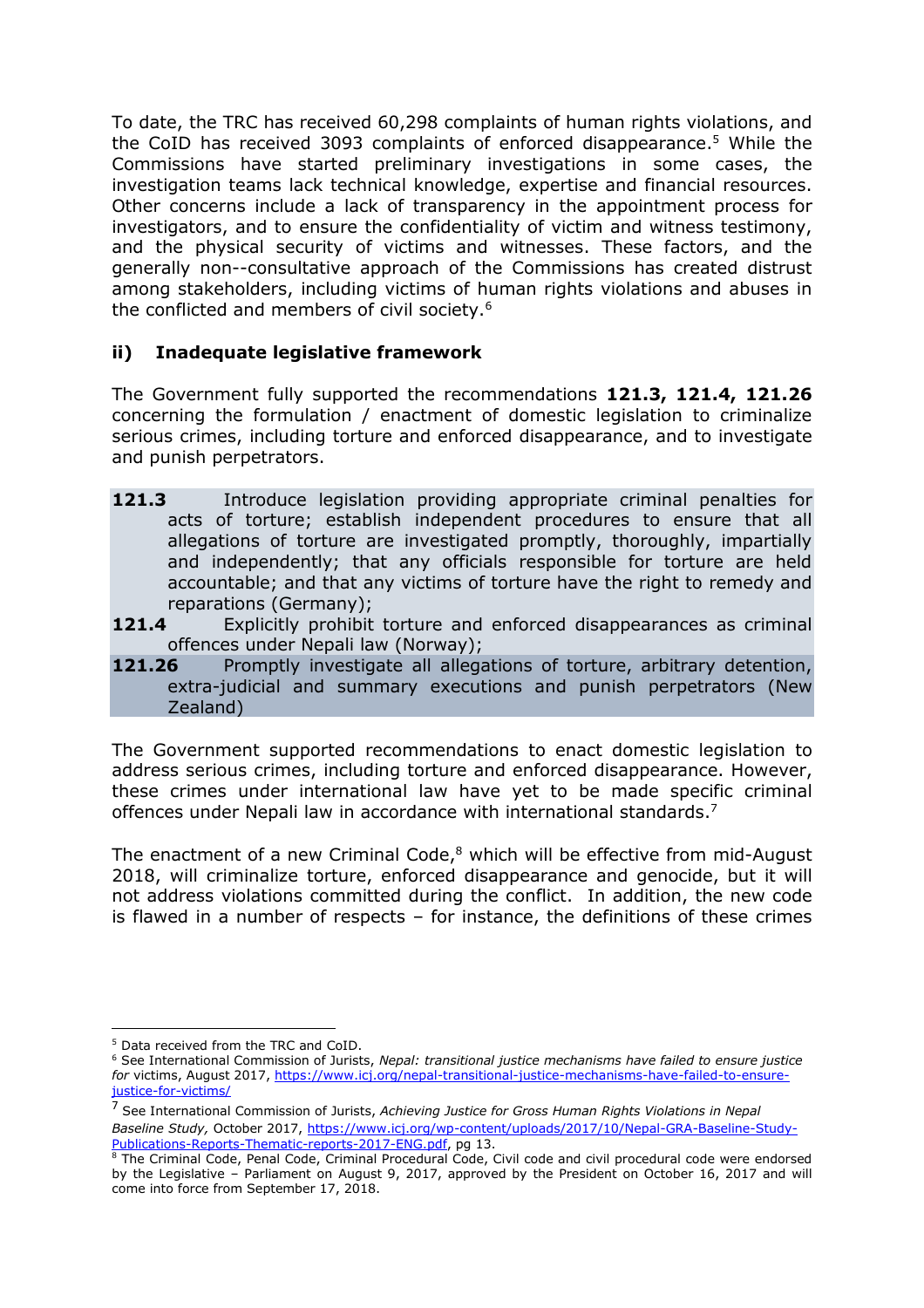do not fully reflect the accepted definitions under international law and good practice, as called for by the Supreme Court.<sup>9</sup>

The definition of enforced disappearances does not adequately address superior command responsibility; fails to recognize the continuous nature and permanent nature of enforced disappearance, or enforced disappearance as a crime against humanity; and the provisions on the penalties for enforced disappearance are inconsistent with international standards. The Criminal Code also provides for an unacceptably brief six months limitation period to file complaints of torture and enforced disappearance, <sup>10</sup> which is a major obstacle for victims seeking to exercise their right to an effective remedy and reparation.

# **iii) Accountability for sexual violence committed during the conflict**

The Government considered the recommendations **122.8, 122.9, 122.13, 122.14** and **122.59** as already implemented or in the process of implementation. These recommendations concerned the need to take steps to address the sexual and gender based violence, including rape committed during the armed conflict.

- **122.8** Develop a national action plan to end gender-based violence and to bring rape laws in line with international standards (Australia)
- **122.9** Bring the laws on rape in compliance with international norms, particularly with regard to the legal definition of rape and the timeframe to file complaints (Belgium)
- **122.13** Bring rape laws in line with international standards and remove the 35-day limitation on lodging a complaint of rape with the police (Republic of Korea)
- **122.14** Remove, or at least extend, the 35-day statute of limitations of reporting rape cases (United Kingdom of Great Britain and Northern Ireland)
- **122.59** •• Adopt effective measures for the protection of and assistance to victims of gender-based violence and ensure that all cases of genderbased violence are duly investigated and perpetrators prosecuted (Czech Republic)

No tangible steps have been taken to ensure effective accountability and justice to victims of rape and other sexual violence during a decade long conflict – particularly, there remains an unacceptably short statute of limitations for rape.

Much of the conduct constituting sexual violence is not specifically criminalized, and rape is narrowly defined in Nepalese  $law<sup>11</sup>$  Furthermore, the statute of limitation to file complaints of rape has created a bar for many rape victims who are unable to register complaint within that period of time. The Supreme Court ordered the Government of Nepal to revise the statute of limitation, considering it "unreasonable" and "unrealistic."<sup>12</sup> While the recently enacted Criminal Code

l

<sup>9</sup> *Rabindra Dhakal on behalf of Rajendra Dhakal* v. *The Government of Nepal and others*; *Rajendra Ghimire et al* v. *Prime Minister and Office of the Council of Ministers and others.*

 $10$  Section 170 and 210 provides six months limitation periods to file such complaints.

 $11$  The Country Code (Muluki Ain) defined that the crime of rape can only be perpetrated against a woman or minor girl.

<sup>&</sup>lt;sup>12</sup> Sapana Pradhan Malla v. Prime Minister and Council of Minister et al., Writ. No. 3561 (2006).